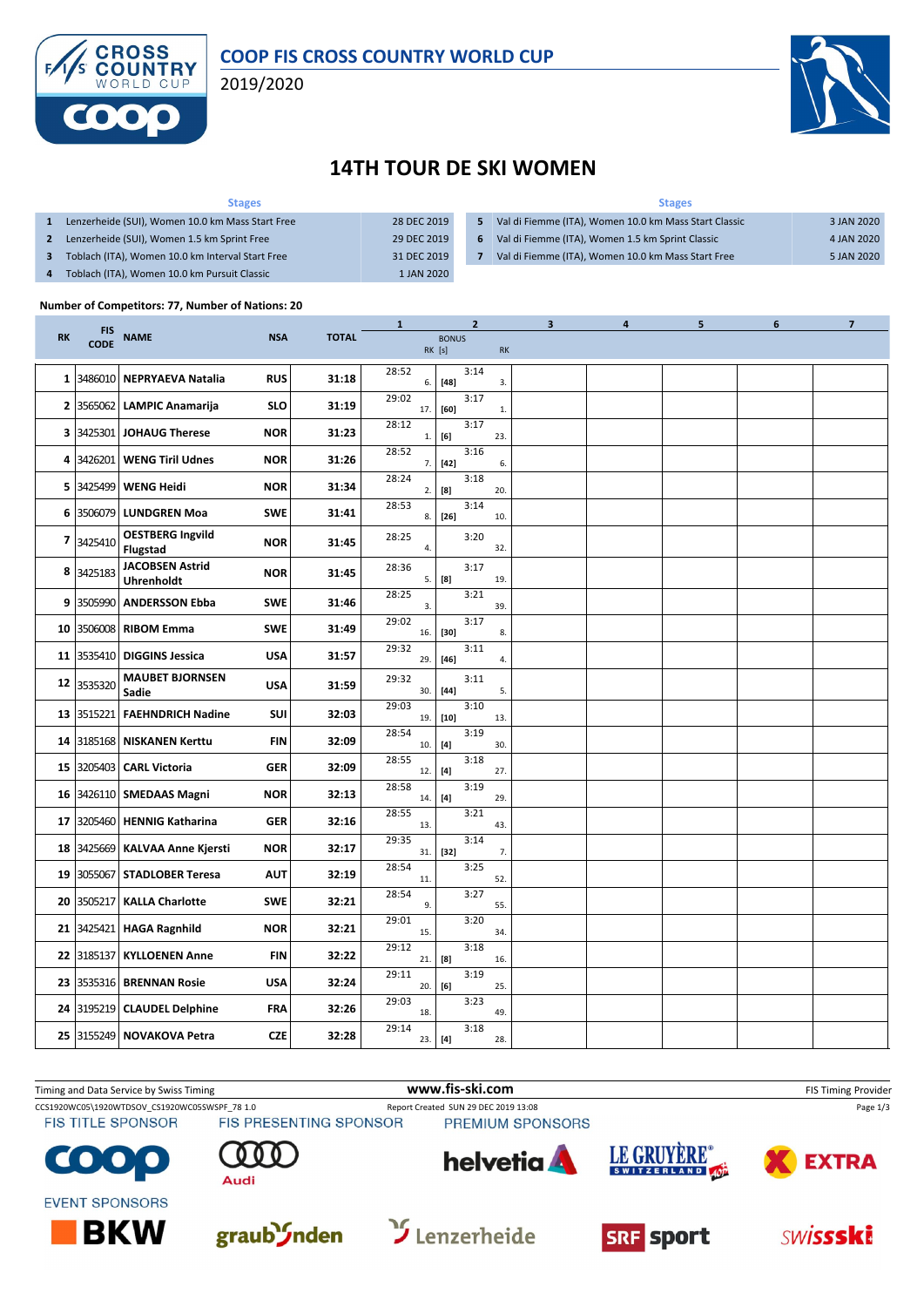

2019/2020



## **14TH TOUR DE SKI WOMEN**

|           |             |                               |            |              | $\mathbf{1}$ | $\mathbf{2}$           |           | $\overline{\mathbf{3}}$ | $\overline{4}$ | 5 | 6 | $\overline{7}$ |
|-----------|-------------|-------------------------------|------------|--------------|--------------|------------------------|-----------|-------------------------|----------------|---|---|----------------|
| <b>RK</b> | FIS<br>CODE | <b>NAME</b>                   | <b>NSA</b> | <b>TOTAL</b> |              | <b>BONUS</b><br>RK [s] | <b>RK</b> |                         |                |   |   |                |
| 26        | 3505809     | <b>SUNDLING Jonna</b>         | <b>SWE</b> | 32:36        | 29:48<br>32. | 3:12<br>$[24]$         | 11.       |                         |                |   |   |                |
| 27        | 3205407     | <b>FINK Pia</b>               | <b>GER</b> | 32:36        | 29:14<br>22. | 3:22                   | 45.       |                         |                |   |   |                |
| 28        |             | 3425703 SLIND Kari Oeyre      | <b>NOR</b> | 32:44        | 29:32<br>28. | 3:18<br>[6]            | 24.       |                         |                |   |   |                |
| 29        |             | 3155314 RAZYMOVA Katerina     | <b>CZE</b> | 32:48        | 29:27<br>26. | 3:21                   | 42.       |                         |                |   |   |                |
| 30        | 3485862     | <b>ZHAMBALOVA Alisa</b>       | <b>RUS</b> | 32:55        | 29:27<br>25. | 3:28                   | 58.       |                         |                |   |   |                |
| 31        | 3295322     | <b>COMARELLA Anna</b>         | IΤΑ        | 32:56        | 29:28<br>27. | 3:28                   | 61.       |                         |                |   |   |                |
| 32        | 3425365     | <b>FALLA Maiken Caspersen</b> | <b>NOR</b> | 33:06        | 30:48<br>52. | 3:12<br>$[54]$         | 2.        |                         |                |   |   |                |
| 33        |             | 3155324 JANATOVA Katerina     | <b>CZE</b> | 33:06        | 29:59<br>33. | 3:15<br>[8]            | 18.       |                         |                |   |   |                |
| 34        | 3505956     | <b>ROENNLUND Elina</b>        | <b>SWE</b> | 33:12        | 30:00<br>37. | 3:16                   | 26.       |                         |                |   |   |                |
| 35        |             | 3535304 CALDWELL Sophie       | <b>USA</b> | 33:17        | 30:35<br>46. | 3:10<br>$[28]$         | 9.        |                         |                |   |   |                |
| 36        |             | 3205434 KREHL Sofie           | <b>GER</b> | 33:18        | 30:08<br>38. | 3:16<br>[6]            | 22.       |                         |                |   |   |                |
| 37        | 1360134     | <b>GASPARIN Selina</b>        | <b>SUI</b> | 33:21        | 30:00<br>36. | 3:21                   | 41        |                         |                |   |   |                |
| 38        | 3486314     | <b>KIRPICHENKO Yana</b>       | <b>RUS</b> | 33:28        | 30:00<br>34. | 3:28                   | 59.       |                         |                |   |   |                |
| 39        | 3295000     | <b>BROCARD Elisa</b>          | IΤΑ        | 33:30        | 30:10<br>39. | 3:20                   | $= 36.$   |                         |                |   |   |                |
| 40        | 3295157     | <b>SCARDONI Lucia</b>         | IΤΑ        | 33:30        | 30:10<br>40. | 3:20                   | $= 36.$   |                         |                |   |   |                |
| 41        | 3485849     | <b>NECHAEVSKAYA Anna</b>      | <b>RUS</b> | 33:33        | 30:00<br>35. | 3:33                   | 66.       |                         |                |   |   |                |
| 42        | 3535601     | <b>OGDEN Katharine</b>        | <b>USA</b> | 33:43        | 30:15<br>42. | 3:28                   | 60        |                         |                |   |   |                |
| 43        | 3045076     | <b>YEATON Jessica</b>         | <b>AUS</b> | 33:45        | 30:12<br>41. | 3:33                   | 67        |                         |                |   |   |                |
| 44        | 3665121     | <b>SERONOSOVA Polina</b>      | <b>BLR</b> | 33:45        | 30:20<br>45. | 3:25                   | 53.       |                         |                |   |   |                |
| 45        | 3515087     | van der GRAAFF Laurien        | SUI        | 33:46        | 30:40<br>49. | 3:14<br>[8]            | 17.       |                         |                |   |   |                |
| 46        | 3515238     | <b>HIERNICKEL Lydia</b>       | <b>SUI</b> | 33:47        | 30:20<br>44. | 3:27                   | 56.       |                         |                |   |   |                |
| 47        | 3435197     | <b>MARCISZ Izabela</b>        | <b>POL</b> | 33:48        | 30:20<br>43. | 3:28                   | 57.       |                         |                |   |   |                |
| 48        | 3295144     | <b>DEBERTOLIS Ilaria</b>      | IΤΑ        | 34:01        | 30:40<br>50. | 3:21                   | 38.       |                         |                |   |   |                |
| 49        |             | 3675066 TYULENEVA Valeriya    | KAZ        | 34:11        | 30:36<br>48. | 3:35                   | 68.       |                         |                |   |   |                |
| 50        |             | 3486213 DURKINA Lidia         | <b>RUS</b> | 34:13        | 30:36<br>47. | 3:37                   | 71.       |                         |                |   |   |                |
|           |             | 51 3555052 EIDUKA Patricija   | LЛТ        | 34:13        | 30:50<br>54. | 3:23                   | 48.       |                         |                |   |   |                |
|           |             | 52 3295241 GANZ Caterina      | <b>ITA</b> | 34:14        | 30:48<br>53. | 3:26                   | 54.       |                         |                |   |   |                |
| 53        |             | 3535562 KERN Julia            | USA        | 34:17        | 31:14<br>57. | 3:13<br>$[10]$         | 14.       |                         |                |   |   |                |
|           |             | 54 3195313 LATUILLIERE Enora  | <b>FRA</b> | 34:17        | 30:55<br>55. | 3:22                   | 44.       |                         |                |   |   |                |
|           |             | 55 3486471 ZHEREBYATEVA Anna  | <b>RUS</b> | 34:17        | 30:41<br>51. | 3:36                   | 69.       |                         |                |   |   |                |